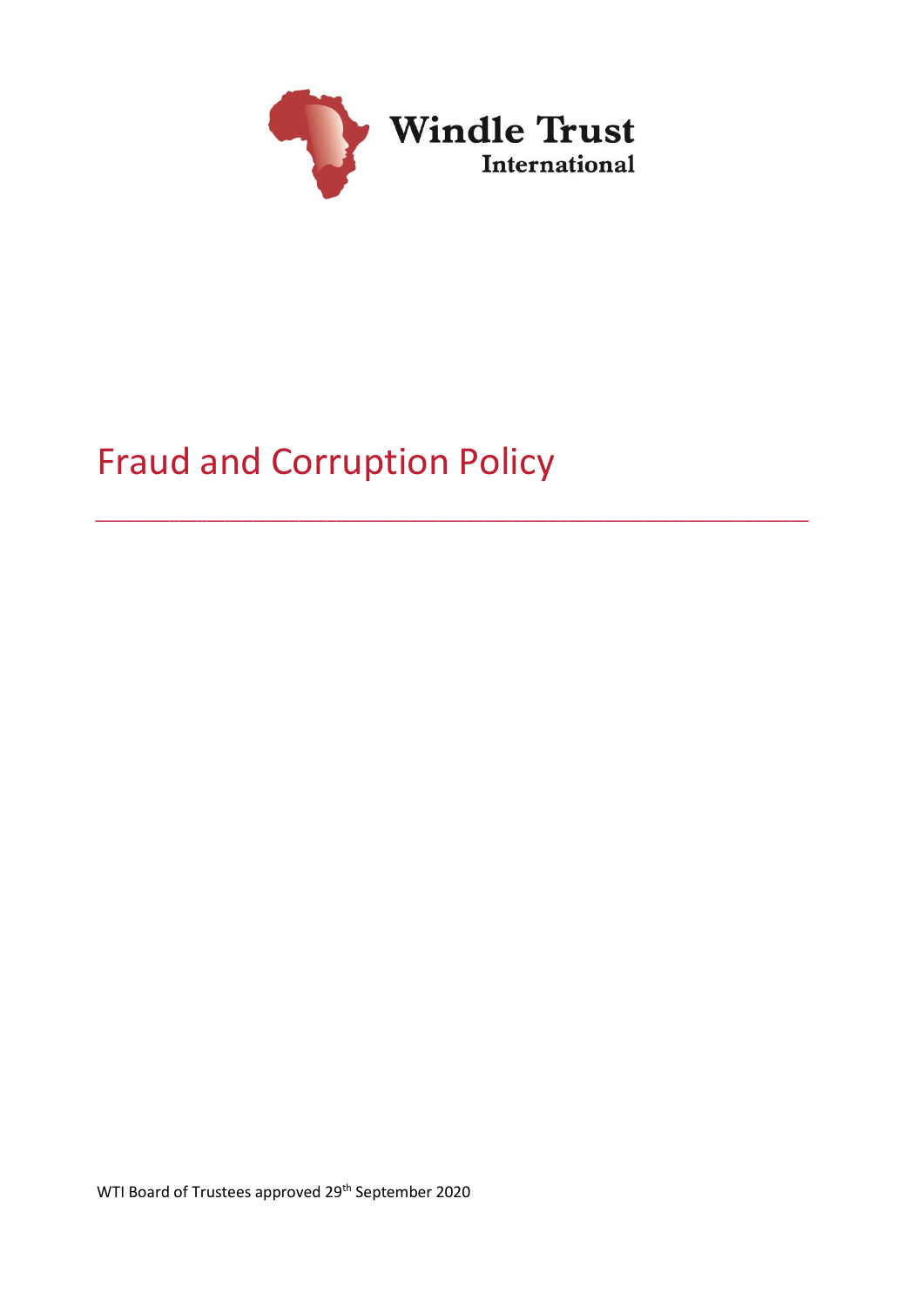# **CONTENTS**

|    | 4.3 |  |
|----|-----|--|
| 5. |     |  |
|    |     |  |
|    |     |  |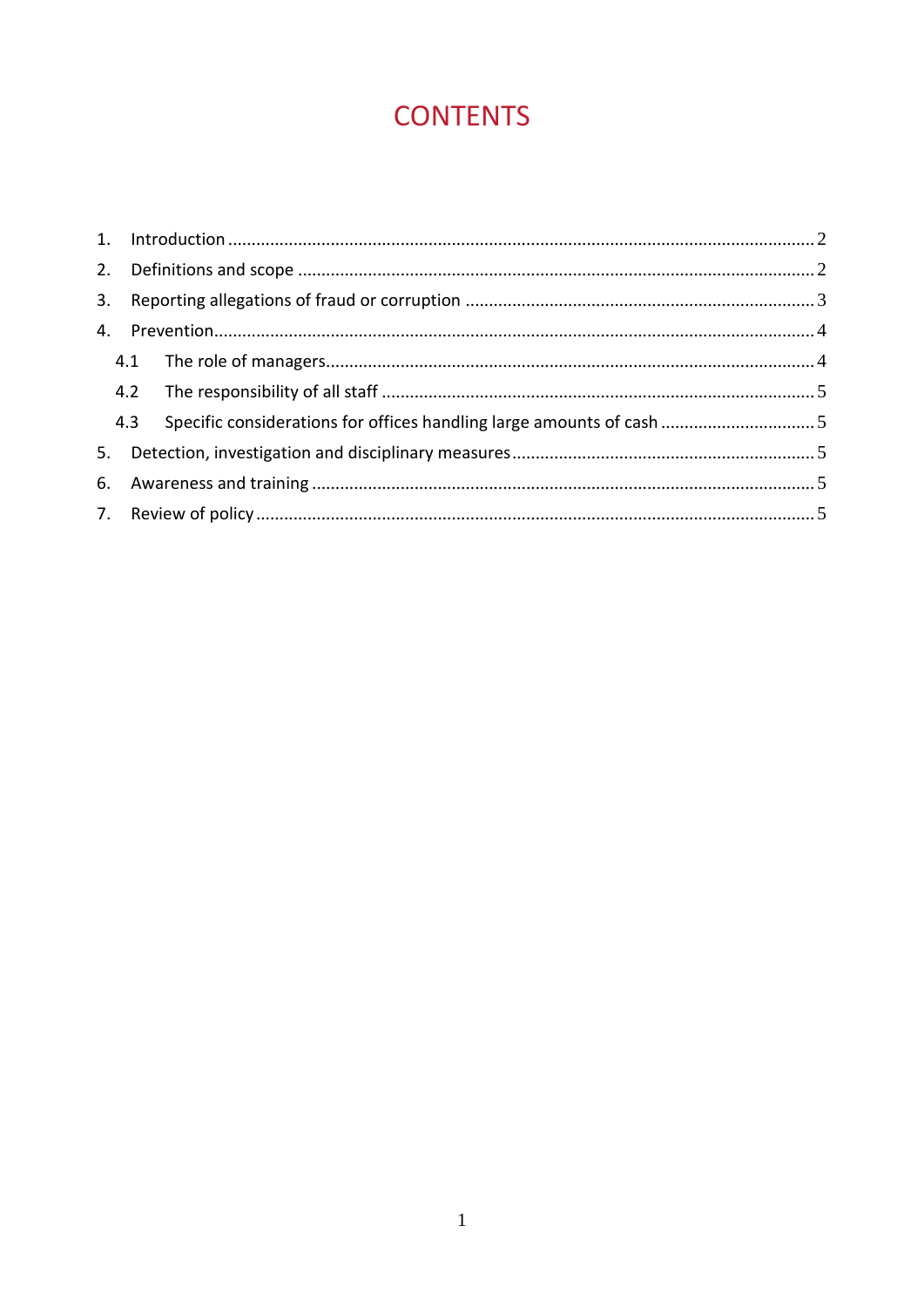**WTI is committed to promoting and adhering to the highest standards of integrity and accountability in the use of its resources, and takes a zero-tolerance stance towards fraud, corruption and theft.**

All instances of actual, attempted and suspected fraud, corruption and theft, whether internal or external, opportunistic or systematic, will be investigated.

WTI will seek to recover any lost funds and assets and subject perpetrators to disciplinary and/or legal action.

*This policy is endorsed and supported by the Board of Trustees and Executive Director.*

### <span id="page-2-0"></span>1. Introduction

It is WTI's responsibility to ensure that its resources are used for the intended purposes, whether administered or controlled by WTI staff, or organisations implementing WTI projects. WTI staff members, consultants, contractors, partners, and others with a contractual link to WTI must be beyond reproach, and the organisation's regulations and procedures must support the highest standards of ethical and financial integrity.

This policy applies to any fraud or corruption (actual, suspected or attempted) involving WTI staff members as well as any party, individual or corporate, having a direct or indirect contractual relationship with WTI, or who is funded wholly or in part by WTI resources.

The purpose of this document is to consider the nature of fraud and corruption to which WTI could become victim and to set out the organisation's policy to address the prevention of, and response to such incidents. This policy is designed to:

- *Raise awareness of fraud and corruption risks;*
- *Implement and strengthen controls aimed at preventing fraud and corruption;*
- *Consolidate procedures for the detection, investigation and handling of fraud and corruption; and*
- *Provide concrete and practical advice to WTI staff in identifying potential risk areas and tools to prevent or address situations of fraud and corruption.*

# <span id="page-2-1"></span>2. Definitions and scope

For purposes of this Policy, the following definitions apply:

• **Fraud** – Any act or omission, including misrepresentation or concealment of a material fact, that knowingly or intentionally misleads, or attempts to mislead, a party to obtain a benefit, whether directly or indirectly, whether for oneself or for a third party.

Fraud could involve misappropriation of cash (such as fraudulent claims/disbursements) or other assets (such as falsifying inventory records), or fraudulent statements (purposefully misreporting or omitting information) which is carried out to conceal the misappropriation of assets or otherwise for gain.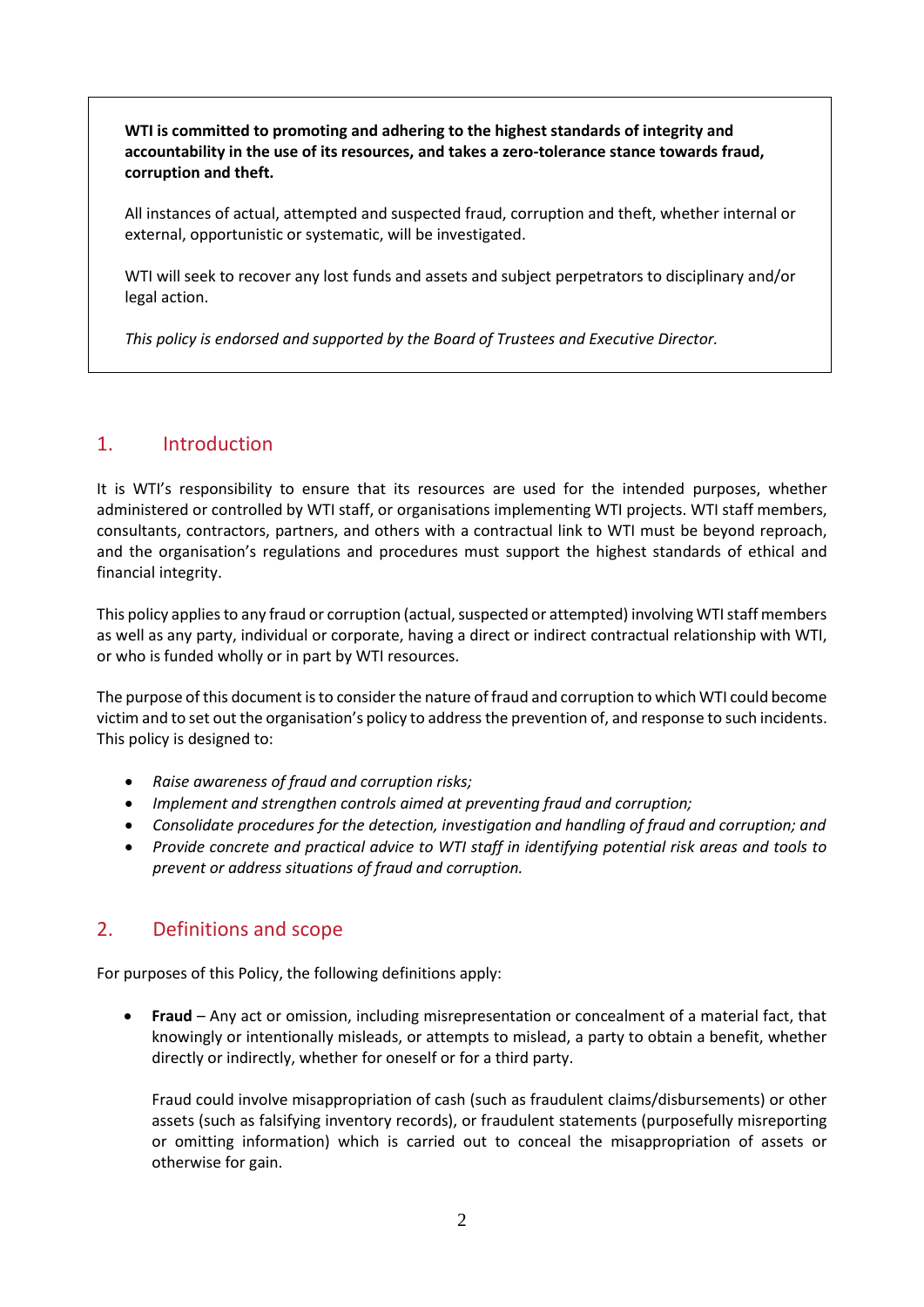• **Corruption** – The offering, giving, receiving or soliciting, directly or indirectly, anything of value to influence improperly the actions of another party. Corruption may take the form of an undisclosed conflict of interest, unauthorised acceptance of honours, gifts or remuneration, bribery (including kickbacks), illegal gratuities or economic extortion.

The risks of fraudulent acts whether by staff or external parties with whom WTI has business relations, may be grouped into three broad categories:

- **Financial risks**, which can be measured in monetary terms;
- **Operational and security risks**, which cause deficiencies in the implementation and delivery of programmes and danger to staff,
- **Reputational risks**, which harm the reputation and respect of the organisation.

An organisation may be vulnerable to 'opportunistic' and/or 'systemic' fraud. Opportunistic fraud refers to isolated incidents in a generally well-controlled environment. Systemic fraud refers to those situations in which fraud is endemic and entrenched in the system. Systemic fraud represents a much more serious problem to the organisation, its operations and reputation than opportunistic fraud.

# <span id="page-3-0"></span>3. Reporting allegations of fraud or corruption

With references to WTI's Whistle Blowing Policy, concerns of fraud and corruption can be reported by:

- ⚫ employees of Windle Trust International, irrespective of where they are based
- employees of external contractors or suppliers
- ⚫ those providing services under a contract or other agreement with WTI

If they reasonably believe that an act of fraud or corruption has occurred, is occurring or is likely to occur.

Any allegations received in any way will be taken seriously and investigated in the appropriate manner. Firm administrative/disciplinary measures or contractual remedies will be applied where the allegations are substantiated.

Where fraud or corruption has occurred because of a breakdown in systems or procedures, improvements in systems of control will be implemented as quickly and effectively as is practicable to prevent a reoccurrence.

Staff members have the duty to report any breach of the organisation's policies and procedures to their supervisors. It is the responsibility of the relevant manager to take appropriate action and to cooperate with subsequent audits or investigations. Staff members shall not be penalised for fulfilling these duties.

A report of possible misconduct may be brought to the attention of the Country Director as a complaint, allegation or concern; or through inspection, audit or other oversight exercise. Upon receipt for such a report, the Country Director will ensure a thorough investigation and report to the Executive Director on the outcome.

Staff members may not be retaliated against for complying with the duty to report possible misconduct. No action may be taken against staff or others as a reprisal for reporting and disclosing information on possible fraud or corruption.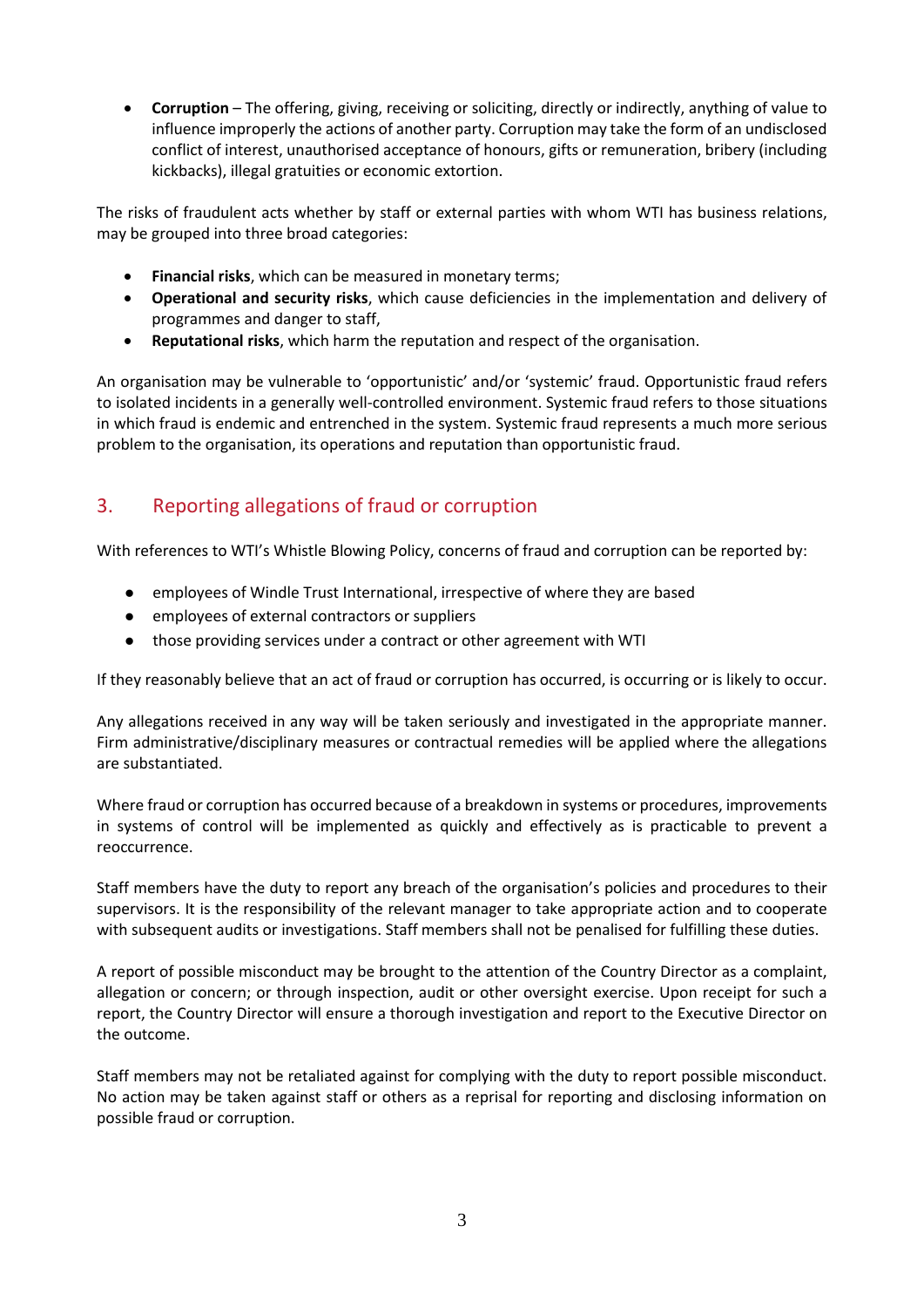The identity of any person or entity reporting possible fraud or corruption is confidential and should not be disclosed without good reason. However, the source may become known to the alleged perpetrator during a disciplinary process.

Individuals who believe they have been subjected to retaliation or a threat of retaliation should forward all information and documentation available to them to support their complaint to the Country Director or the Executive Director if the country director is directly involved in the complaint.

#### <span id="page-4-0"></span>4. Prevention

Preventing fraud and corruption is a shared responsibility that cuts across functional and hierarchical lines, and extends to all WTI staff. WTI policies and procedures in human resources management, financial management, procurement, and stores management are specifically designed to reduce the risk of fraud or corruption.

Fraudulent acts can be significantly minimised by:

- Senior management setting a good example of behaviour, according to the highest standards of ethical and financial integrity
- Strengthening awareness of staff about fraud and corruption prevention
- Sound and consistent application of the organisation's policies and procedures, including those relating to finance, human resources/recruitment and procurement
- Internal controls (e.g. segregation of duties, clear authorities for each responsibility).

# <span id="page-4-1"></span>4.1 The role of managers

Managers play a key role through their oversight of the organisation's control environment, including integrity and ethical values, compliance and disclosure.

Managing the risk of fraud is a crucial part of the organisation's good governance. While it is the responsibility of every staff member to assist in preventing and combating fraud and corruption, managers are expected to put in place the appropriate controls to prevent and address fraud and corruption risks.

Managers are responsible for initially following up any allegation of fraud or corruption received and must:

- Deal promptly with the matter;
- Report the matter to the Country Director or Executive Director, who will arrange for the appropriate investigation to be carried out;
- Record the evidence received:
- Ensure evidence is sound and supported;
- Contact other agencies (for example police) if directed to do so by the Country (or Executive) Director;
- Ensure insurers or other partners and donors are notified, if appropriate;
- Implement disciplinary measures if directed to do so by the Country (or Executive) Director;
- ensure relevant training for employees

Managers who fail to take appropriate action or who directly or indirectly tolerate or condone improper activities may themselves be subject to disciplinary action for negligence or misconduct.